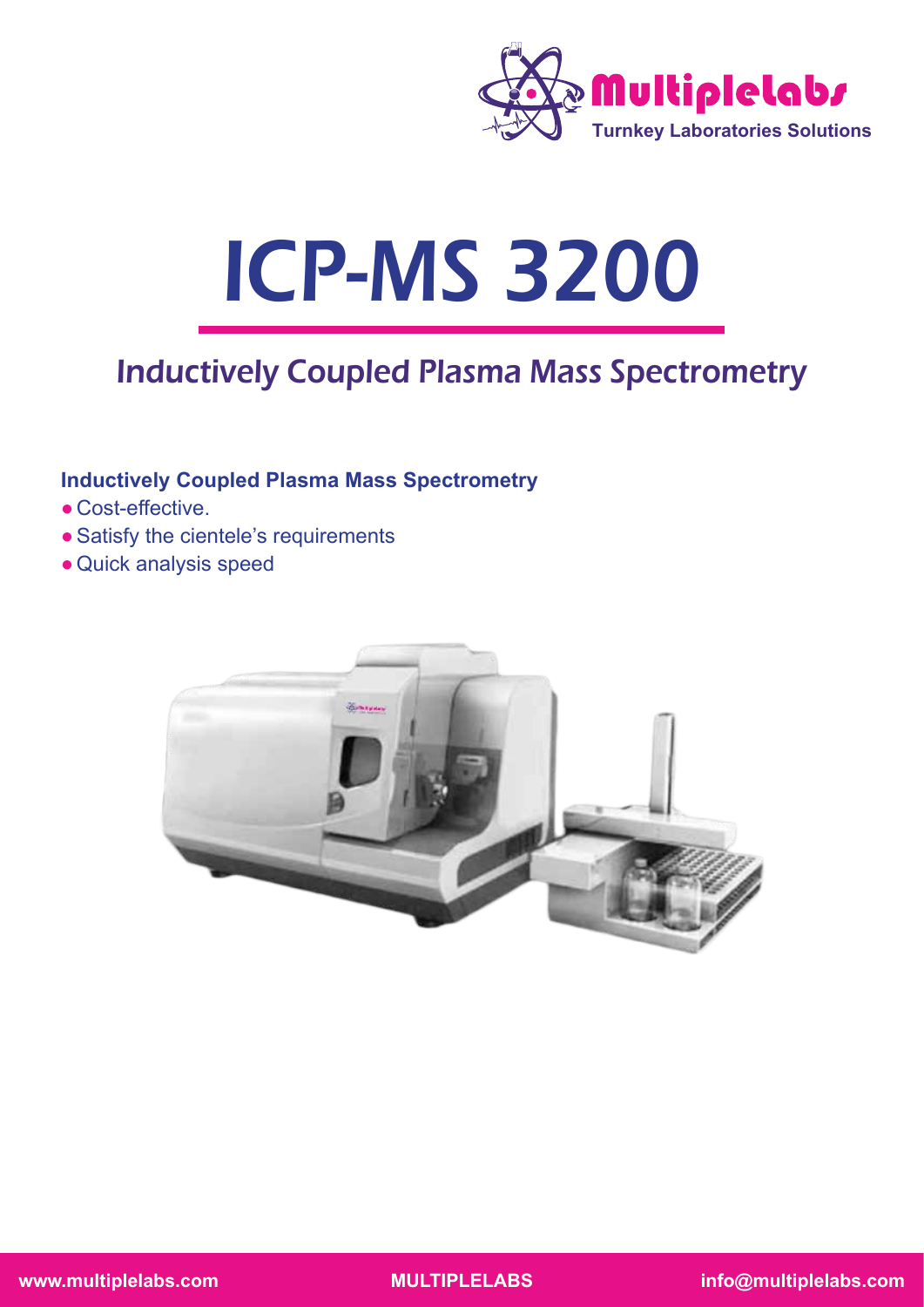

#### **TO BE A WORLD-LEADING ANALYTICAL TESTING SOLUTIONS PROVIDER !**

• Inletsystem: It has open-type inlet stem structure, outside installing atomizer which location by itself and need not be adjusted

● Peristaltic pump:The Low Pulse peristaltic pump. Computer controlled 4 channels and 12 rollers with adjustable rotate speed

• Atomizer: quartz glass concentric atomizer. (0.8 mL/mm)

• Atomizing chamber: The high-purity quartz atomizing chamber which use semiconductor refrigerating plant is a small size, short memory effect, single channel, pear shape, Impact bead possessed atomizing chambe

- Torch tube: The quartz torch tube has 2.5 mm caliber to spray
- Plasma RF Generator:Computer controlled RF generator operated at 27 MHz/40MHz. Additionally, suitable from 500 to 1600 watts for automatic control and torch ignition, efficient and superior ionization.

● ICP source:27.12 MHz Solid State Technology, water-cooling, power 1600W controlled by computer, lire up automatically

- Adjustment system of torch tube position: The computer controls x y z three-dimensional accurate position.
- Spray chamber: Temperature controlled of cyclonic quartz with peltier cooling
- Control system of gases:4 mass flow meters controlled by computer (gas flow atomization gas, Aux gas, plasma gas)
- Power-off protection system: when power off, it can shut down by it self with no damage the instrument system
- Connector:Platinum Cone special event connector, structure, easy to replace, install, demo, sampling and skimmer cone
- Activities valve:lt is a computer control valv protected instrument vacuum convenient for installing and dismantling sampling cone and skimmer cone when the vacuum system working
- Ion lens system: High efficiency hexapole ion guiding system. In all the mass range, it can get the best ion transmission efficiency. It has Ions deflection system. Lens installation and easy removal
- Quadrupoles characteristic:Mo Quadrupole, main Quadrupole 180 mmx 12 mm, head Quadrupole 20 mmx 12 mm, uncover to installing and dismantling
- Quadrupoles RF generator:air patenting, solid state, 2.0 MHz, mass number adjust stability <0.05 amu/day
- Mass spectra range: 2-260 amu
- $\bullet$  EMT detector (dynode type) with analogue and pulse ion counting mode/digital mode with ≥ 11 orders of magnitude.
- Test rarige:>10
- Multichannel signal analyzer:65000 channels to adapt to the requirements of the transient signal analysis
- Signal acquisition mode:Jump peak, scanning, sectional scanning, at the same time jump peak and scanning of mixed type
- Software: To provide automatic control instruments and their accessories ability, Windows 2000 IXP/ vista / win7(32 bit or 64 bit)
- Professional operating system
- Water circulation system: Temperature control: 10- 60°C; n Minimum velocity: 5L/Min, Pressure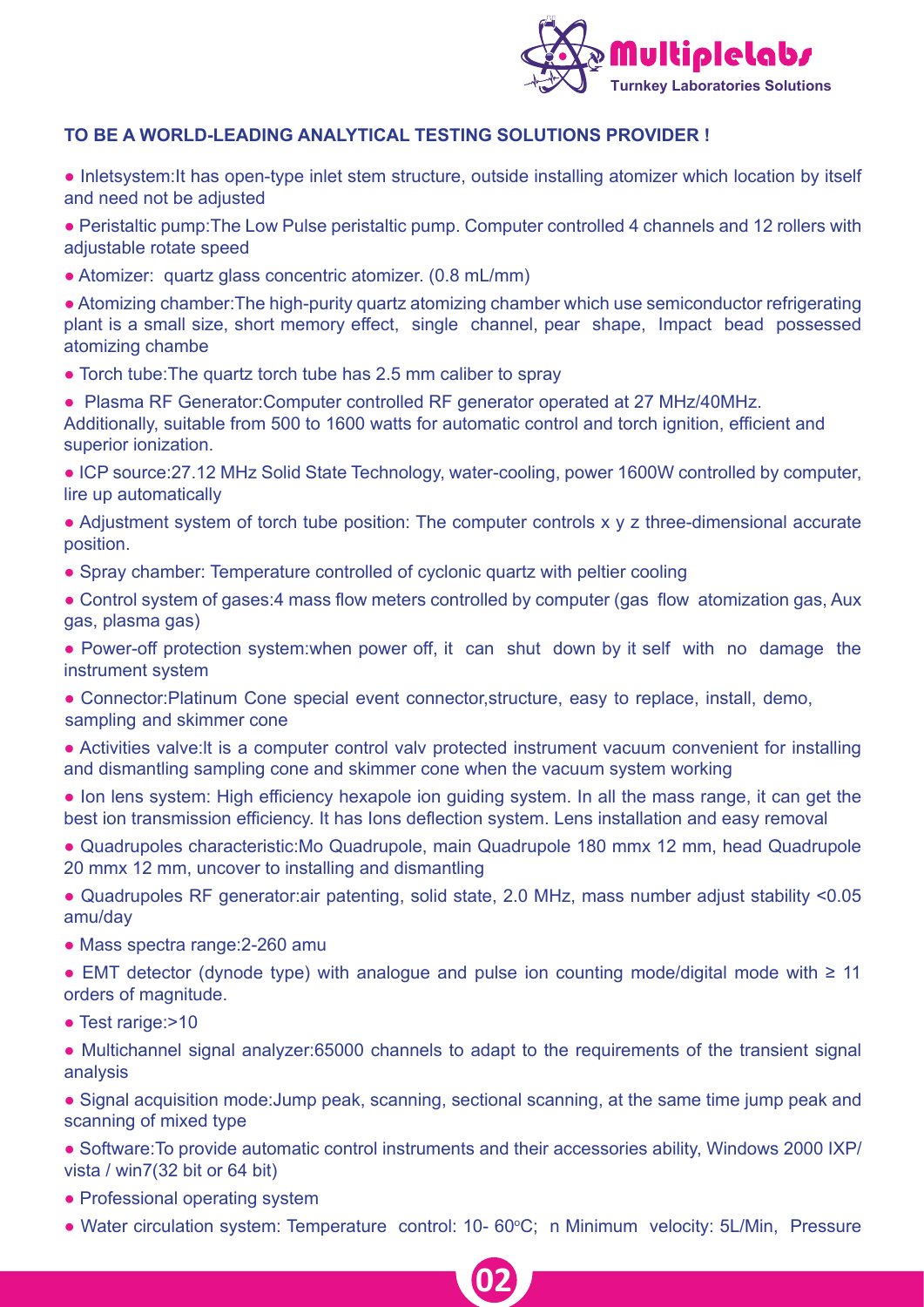

#### **Introduction:**

Inductively Coupled Plasma Mass Spectrometry (ICP-MS), has a microscale (10-6) trace (10-9) ultratrace(10-12) element analyses technique. It can analyses most of the elements in the periodic table. It has very low detection limit, wide trends linearity range, lew interference, high accuracy, high analyzed speed, and it also can analyze isotope.



ICP- MS3200 is the first inductively plasma mass spectrometer in india. It's performance accord with national standard. It can satisfy the clientele requirements and has high performance-price ratio. It mainly applies to environmental foodstuL semi conductor medicine and physiological analysis nuke industry etc.

#### **Instrument Features:**

- Open-type inlet system, plug-in installing atomizer, self positioning, maintain easily by customer.
- The network interface for serial inductance, enhanced resistance to interference, improve the data transmission efficiency and stability
- Very kinds of protect function
- The software is easy operated. No special training
- The ion lens, Quadrupole are easily installing, dismantling and maintain
- Perfectly technique of electromagnetic shielding can reduce electromagnetic ¡nterference (EMI)
- High grade sale service, lOminutes responds 48hours door-to-door services customer service center follow-up service at all times ensure service quality

#### **Product Performance Superiority:**

- Quick analyse speeds simple operate high sensitivity% low background noise good effect of eliminating interferences easy maintain
- OneClick plasma setting made plasma optimizing more convenient and excellent reproducibility
- Advanced plasma shielding Technology greatly improve the instrument response rate and limit of low mass number, achieve ppt level
- It has particular Activity connector structure which can be replaceable sampling cone and skimmer cone install in empty space, it's convenient for daily maintenance
- The Ion efficiency of transmission and eliminate interference capability of polyatomic ion is improved by using the hexapole collision cell
- It doesn't need Digital/Analogue Conversion , controlled by computer and can achieve consistence dynamic range to 9 order of magnitude(10<sup>9</sup>cps)
- The new type Vacuum Chambers structure has no wire to connect, Each module use dissymmetric(al) and plug-in installing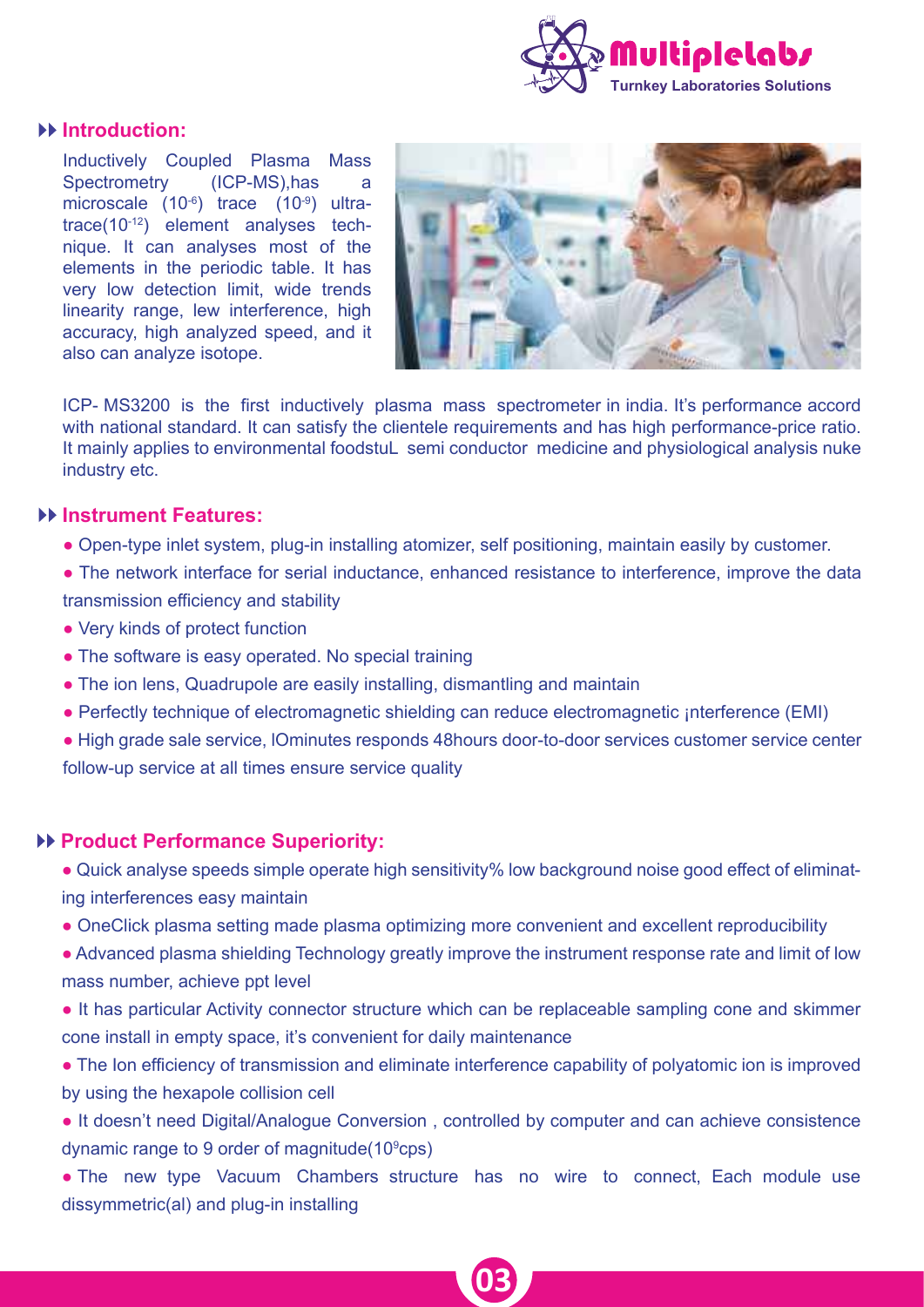

## **Main Apply Field:**

- Environment field: drinking water. seawater. environment water resource foodstuffs hygiene and disease controk commodity inspection oct
- Semiconductor field: high pure metal, high purity reagent. ultratrace impurity of Si wafe, photoresist etc
- Medicine and physiological analysis field: Medical Research of hairs whole blood serum urine sample biological organization ect. Especially the test of Pb in whole blood
- Nuke industry field: analysis of nuclear fuel radio isotope, pollution of Primary cooling water etc
- Other field: as chemical industry lithification geology etc

#### **Technical Parameters:**

- Mass range:2-260 amu
- Linear range:>10<sup>8</sup>
- Sensitivity:  $\geq 2 \times 10^6$ ; In $\geq 35 \times 10^6$ ; U $\geq 30 \times 10^6$  unit (cps/mg/L)
- Detection limit: Be (9)-<0.5, In (115)- <0.1, Bi(209) <0.1 unit (ppt)
- $\bullet$  Resolution: 0.3 0.6 amu
- SNR(Signal to Noise Ratio):>50 x 10<sup>6</sup>
- Background noise:1 cps (all mass number range)
- Mass axis stability: 0.05 amu/24 h
- Stability RSD: short period  $\leq$ 2%; long time 3%
- Oxide ion:CeO<sup>+</sup>/Ce<sup>+</sup> 3%
- Divalent ions: 69 Ba2/138 Ba 3%
- Isotope ratio: (107 Ag / 10Ag) 0.3%
- Abundance sensitivity:  $5x10^{-7}$  low mass number;  $1x10^{-7}$  high mass number
- $\bullet$  No gas mode sensitivity: Li (7)-50, Co (59)-100, U(238) -300 unit (Kcps/ppm)
- Dwell time: 3ms
- Scan speed: 3000amu/s
- Oxide ratio represented by CeO/Ce: < 2%
- Doubly charged ratio : Ba2+/B(%)3% or better (Specify)
- Isotope ratio precision : Ag107/Ag109<0.1% or better

#### **Software Advantage:**

ICP-MS 3200 provides the most convenient operating software, very intuitive, comprehensive. The software contains all current analysis methods, including a special isotope ratio and isotope dilution method. Intelligent selection method, intelligent instrument tuning, QC, various analysis methods combination function, sequence analysis, the function of automatic monitoring, custom report format.